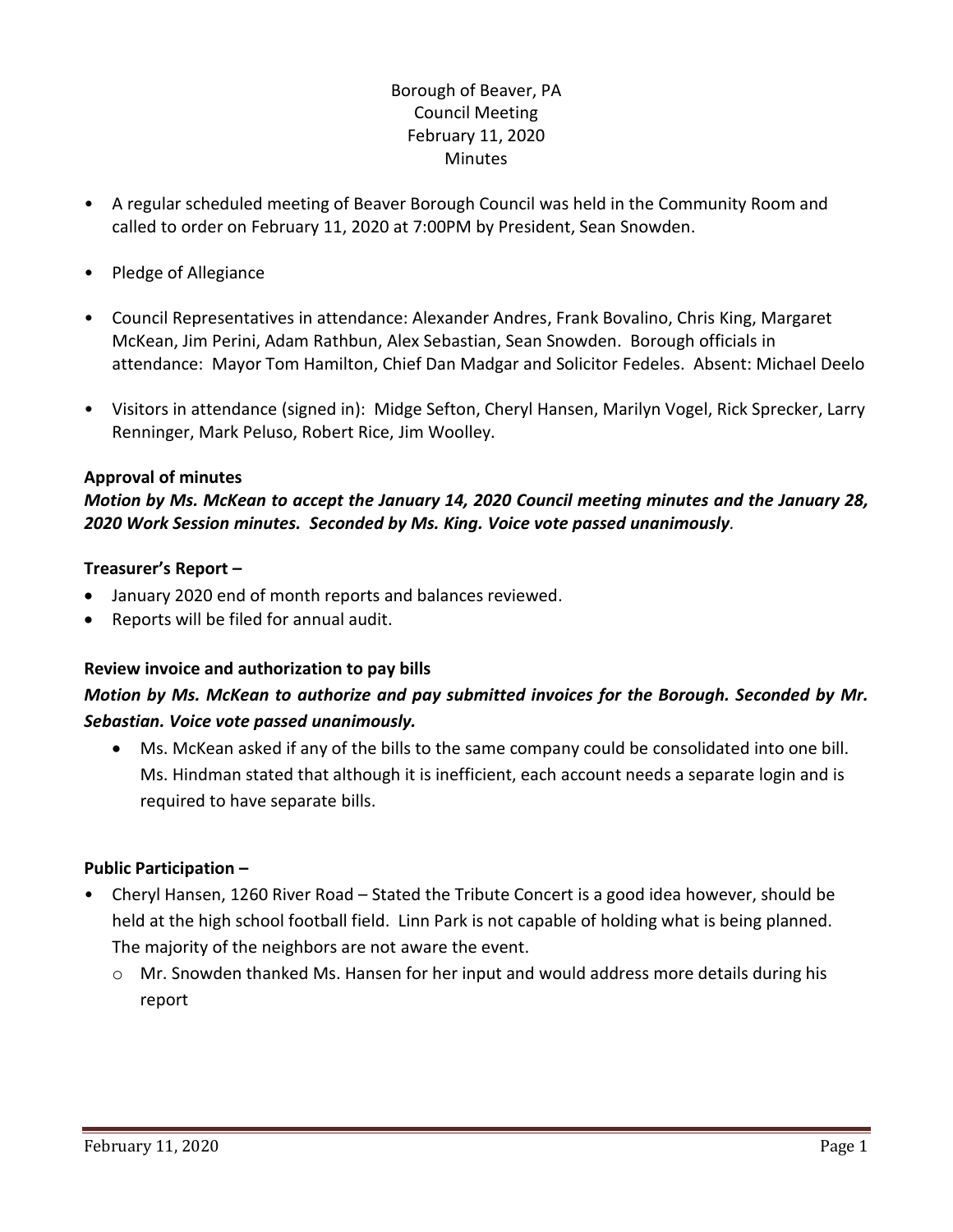# **Reports – Commissions / Authorities**

**Council of Governments (COG) –** Reported by Mr. Andres

- Beaver County Regional Council of Government's Winter Symposium, "People, Place, Policy" will be held at the Beaver Falls Middle School on February 13 from 6-8PM.
- Ms. McKean will be attending the February COG meeting. Asked council if they would approve her bringing an issue to the COG State Legislator's attention – lack of funding and grants available.
	- Mr. Andres, Mr. Snowden and Mr. Fedeles agreed that its appropriate to mention it at the meeting, however, no motion is needed.

## **Civil Service Commission –** No report

## **Zoning Hearing Board (ZHB) –** No report

## **Planning Commission –** Reported by Mr. Rice

- Will forward the 2019 Annual Report and January 20, 2020 minutes to Ms. Hindman.
- Officers are Carey McDougall Chair, Larry Renninger Vice Chair.
- Continuing to recruit a high school/undergraduate student interested in local government for a non-voting position.

## **Tree Commission –** No report

- Cheryl Hansen, 1260 River Road A tree near her home needs attention on River Road.
	- o Chief Madgar stated the tree would be taken care of.

# **Code Enforcement Officer Report –** Reported by Mr. Sprecker

- January 2020 report enclosed in council packet.
- Mr. Sprecker would like to bring photos to the next meeting so council has a better understanding of issues that are being dealt with.

## **Historic Architectural Review Board (HARB) –** Reported by Mr. Rice

January 16, 2020 draft minutes enclosed in council packet.

## **Municipal Authority –**

January 15, 2020 meeting minutes enclosed in council packet.

# **Reports**

## **Manager's/Police Report –** Reported by Chief Madgar

- Met with Carey McDougall requested the Planning Commission look into two projects: Renovation plan of the borough building and the swimming pool.
	- $\circ$  Ms. McKean Feasibility study is needed to receive a grant. If pool needs renovated completely, the grant will not be awarded if the borough does not have the funds to match.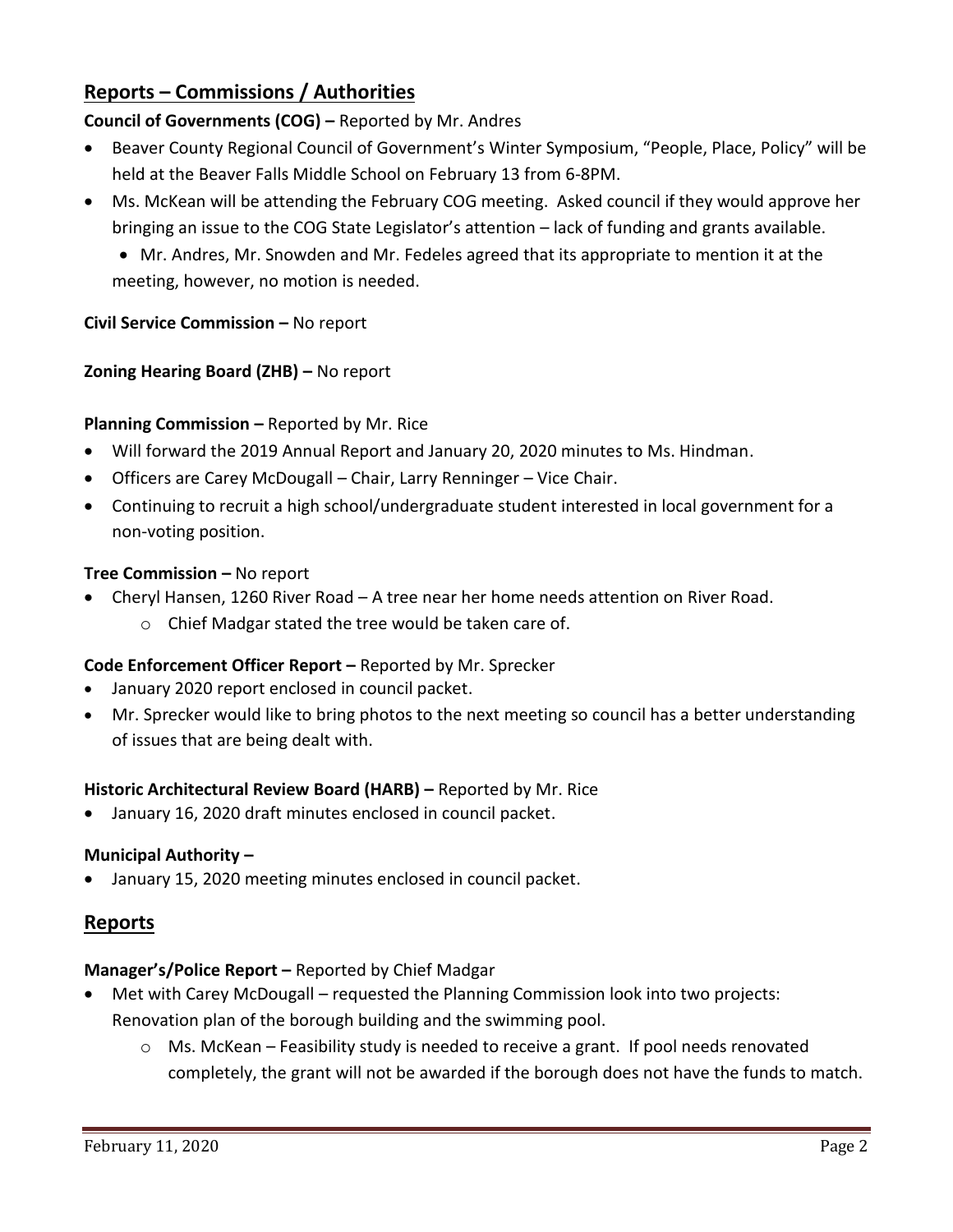DCNR encouraged the borough to talk to other communities that recently renovated their pools.

- Met with Mr. Sims of the Municipal Authority Will not be submitting the grant for the recycling area at this time.
- Recycling grant Will be submitting for a new leaf machine and recycling bins.
- Trees in the Business District Needing to cut the roots which are coming up through the brick. Mark Rohm identified seven trees that should be removed and replace with smaller trees to prevent safety hazards.
- Employee evaluations will be completed within the next couple weeks.
- 2019 Year End Police Report distributed to council
	- o With the new computer system the 2020 reports will be more detailed
	- o Call volume increased
- Rental Registration January 2020 report enclosed in council packet
- Rental Registration Have had two fatal overdoses within a one-year period at the same home.
	- o Would like to discuss the "Three Strikes" ordinance that could cover disruptive conduct at the next Work Session.
	- $\circ$  Mr. Fedeles Other municipalities have this in their ordinance. He will research and forward other ordinances to the borough office.

## **President's Report –** Reported by Mr. Snowden

- Reviewed the Committee section of the January 28, 2020 Work Session minutes
- After the last work session, someone notified the County Planning Commissioners that Beaver Borough approved a concert in the park and would be utilizing the Court House parking garage. The commissioners were upset that the borough did not notify them. Mr. Snowden stated that council only discussed the different options that would be available if the concert was approved. At the Work Sessions, discussions are had regarding future motions. Mr. Snowden requested if anyone is passing along information that they make sure it is accurate information.

## **Mayor Hamilton –**

January 31<sup>st</sup>, Mayor Hamilton and Ms. Hindman attended a meeting held at the Columbia Gas Operations Center hosted by the Allegheny County Chamber of Commerce regarding the Southern Beltway project. Discussed the community impact by several different municipalities which also attended.

**Fire Department** – No report

## **Emergency Management Coordinator - No report**

#### **Borough Engineer and Borough Municipal Authority Engineer –**

January 2020 Borough Engineer monthly report enclosed in council packet and reviewed.

#### **Solicitor Report –** No report